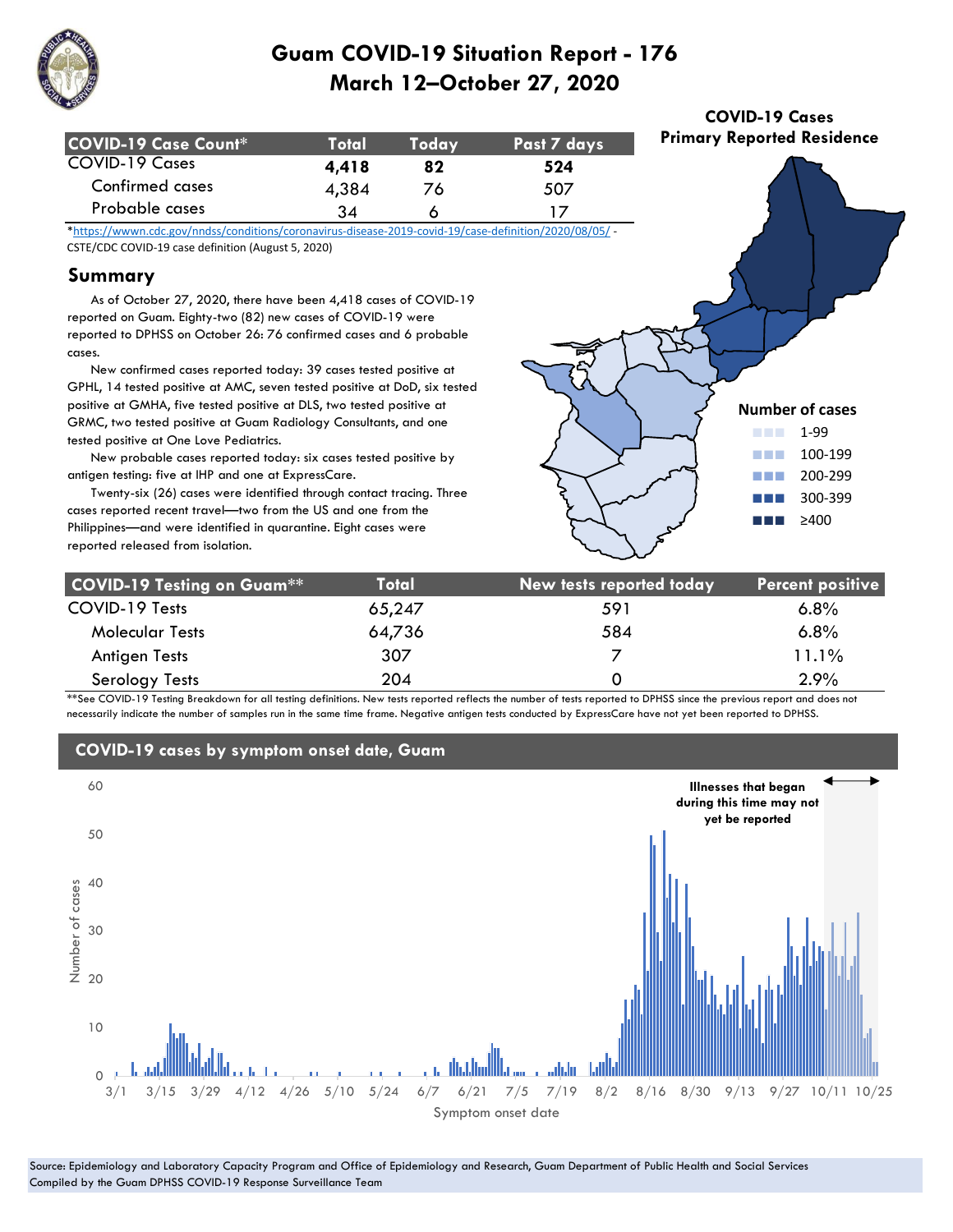

| <b>Case Breakdown</b>        |                |                  |       |                                   |       |
|------------------------------|----------------|------------------|-------|-----------------------------------|-------|
| <b>Status</b>                |                | Sex              |       | <b>Current isolation location</b> |       |
| COVID-19 deaths              | 75             | Female           | 2,077 | Hospital                          | 81    |
| Cases in active isolationt   | 1,732          | Male             | 2,341 | Home                              | 1,391 |
| Cases not in isolation $\S$  | 2,611          | <b>Age Group</b> |       | Isolation facility                | 219   |
| Civilian                     | 4,117          | $0 - 9$          | 283   | Military                          | 41    |
| Military service member      | 301            | 10-19            | 481   | Epi-Link to COVID-19 case**       |       |
| Travel History <sup>11</sup> | 186            | $20 - 29$        | 1,023 | Household contact                 | 1,230 |
| US                           | 156            | 30-39            | 821   | <b>Community contact</b>          | 783   |
| Dubai                        | $\overline{2}$ | $40 - 49$        | 649   | Workplace contact                 | 384   |
| Japan                        |                | 50-59            | 621   | Healthcare contact                | 66    |
| Mexico                       |                | 60-69            | 366   | <b>Residence</b>                  |       |
| Philippines                  | 28             | 70-79            | 130   | North                             | 2,412 |
| Singapore                    |                | 80-89            | 35    | Central                           | 1,193 |
| Identified in quarantine     | 157            | $90+$            | 9     | South                             | 543   |

*Note: Data for recent cases are preliminary and are updated based on findings from case investigations. Residence under investigation for 205 cases.*

### **COVID-19 cases by age group and sex**



# **Status Sex Current isolation location**  *Military service member* 301 *10-19* 481 **Epi-Link to COVID-19 case\*\*** 186 *20-29* 1,023 *Household contact* 1,230 munity contact 783  *Dubai* 2 *40-49* 649 *Workplace contact* 384  *Japan* 1 *50-59* 621 *Healthcare contact* 66 *Homeless* 4 *Non-resident* 61

† Cases that test positive for COVID-19 through follow-up molecular testing return to active isolation.

§ Cases not in isolation indicates the number of COVID-19 cases that are no longer in active isolation based on criteria outlined on page 4. Generally, the criteria assess time since COVID-19 symptom resolution and the date of their most recent positive diagnostic test to qualify for release from isolation.

¶ In the 14 days before symptom onset. Some cases traveled to more than one country. \*\* Some cases have more than one link to other COVID-19 cases.

### **Number of cases in active isolation, cases not in isolation, and COVID-19 deaths, Guam**

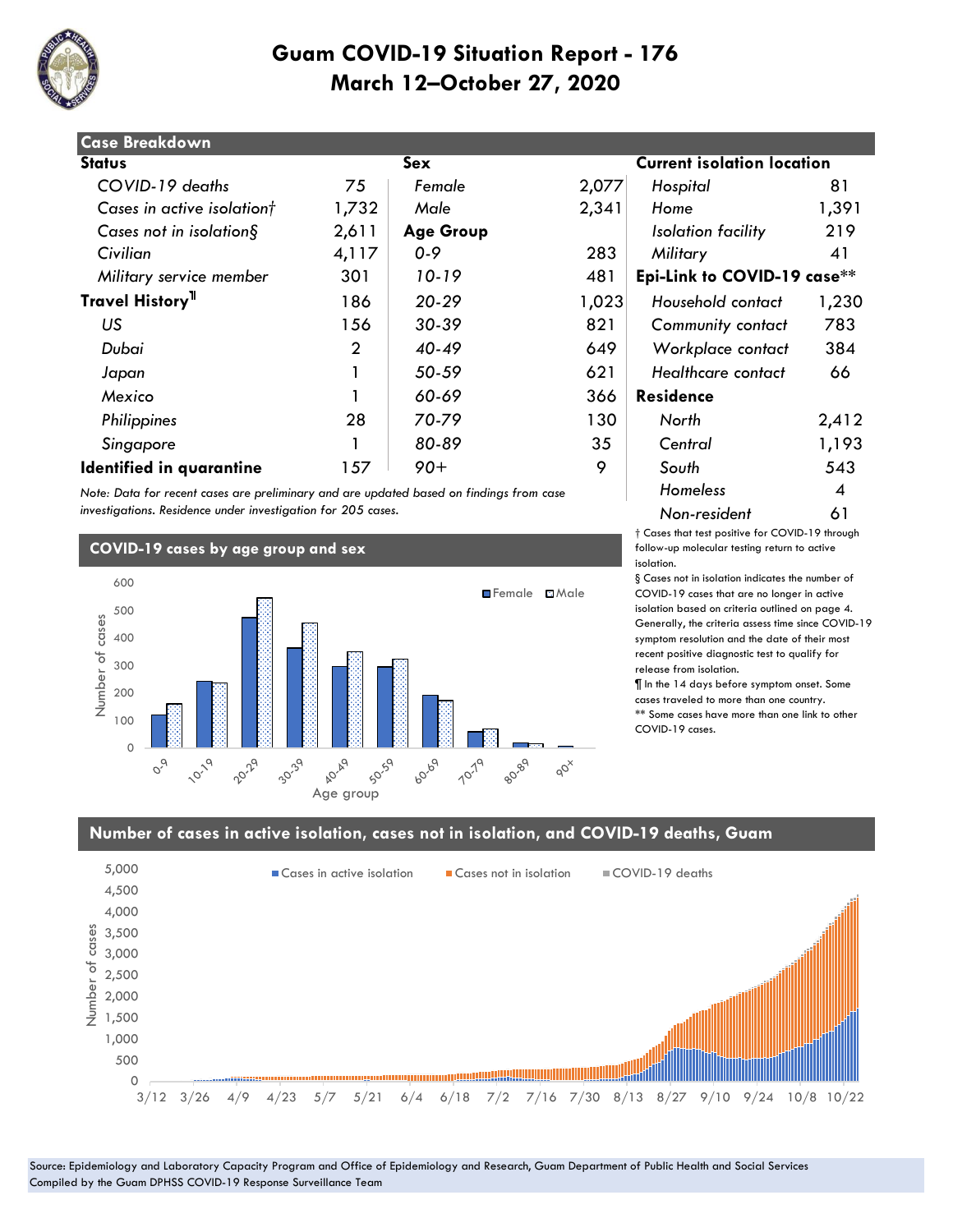

| <b>COVID-19 TESTING BREAKDOWN</b>       |              |                         |                  |                      |
|-----------------------------------------|--------------|-------------------------|------------------|----------------------|
| <b>MOLECULAR TESTS</b>                  | <b>TOTAL</b> | <b>TOTAL POSITIVES*</b> | <b>NEW TESTS</b> | <b>NEW POSITIVES</b> |
| <b>Guam Public Health Laboratory</b>    | 34,284       | 2,293                   | 319              | 39                   |
| <b>Diagnostic Laboratory Services</b>   | 9,148        | 698                     | 9                | 5                    |
| <b>Department of Defense</b>            | 8,325        | 535                     | 44               |                      |
| <b>Guam Memorial Hospital Authority</b> | 5,990        | 325                     | 37               | 6                    |
| <b>Guam Regional Medical City</b>       | 4,163        | 237                     | 35               | っ                    |
| <b>Private Clinics**</b>                | 2,809        | 294                     | 140              | 17                   |
| <b>Guam National Guard Laboratory</b>   |              | 0                       |                  |                      |
| <b>SEROLOGY TESTS</b>                   | <b>TOTAL</b> | <b>TOTAL POSITIVES</b>  | <b>NEW TESTS</b> | <b>NEW POSITIVES</b> |
| <b>Diagnostic Laboratory Services</b>   | 196          | 6                       |                  |                      |
| <b>Department of Defense</b>            | 8            | 0                       |                  |                      |
| <b>ANTIGEN TESTS</b>                    | <b>TOTAL</b> | <b>TOTAL POSITIVES</b>  | <b>NEW TESTS</b> | <b>NEW POSITIVES</b> |
| <b>Private Clinics***</b>               | 307          | 34                      |                  | O                    |

Total tests is defined as the number of tests with conclusive results not including follow-up testing for known COVID-19 cases. New tests reported today is defined as the total tests reported to DPHSS since the last Situation Report. Percent positive is defined as number of people with a positive test result, out of all people with COVID-19 testing. Total positives is defined as the number of people with a positive test result.

\*Two additional confirmed cases tested positive through molecular testing at an out-of-state laboratory.

\*\*Clinics included: American Medical Center, Guam Medical Care, Guam Radiology Consultants, and One Love Pediatrics.

\*\*\*Clinics included: ExpressCare, IHP Medical Group and Guam Medical Care.

## **COVID-19 testing by day of test, Guam**



| CONTACT INVESTIGATIONS                   | TOTAL  | 10/26/20 |
|------------------------------------------|--------|----------|
| Contacts identified by DPHSS             | 10,483 | 75       |
| Contacts notified by DPHSS               | 4,782  |          |
| Contacts tested by DPHSS                 | 3,627  | 15       |
| Cases identified through contact tracing | 407,   | 26       |

*Note: Data for recent cases are preliminary and are updated based on findings from case investigations.*

Source: Epidemiology and Laboratory Capacity Program and Office of Epidemiology and Research, Guam Department of Public Health and Social Services Compiled by the Guam DPHSS COVID-19 Response Surveillance Team